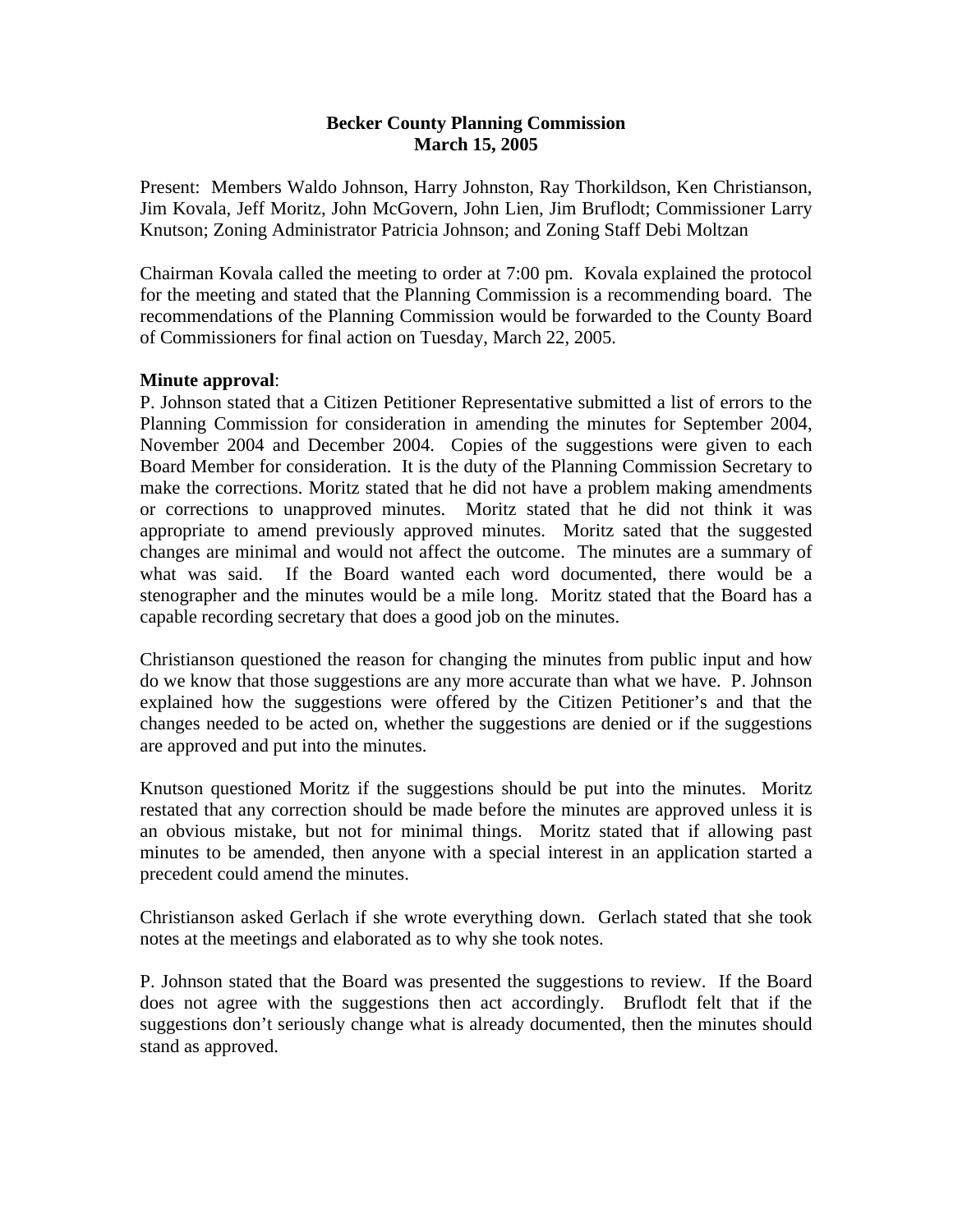**Motion:** Knutson made a motion to deny the suggestions and allow the September 21, 2004 and November 16, 2004 minutes to stand as previously approved. Bruflodt second. All in favor. Both minutes stand as previously approved.

December 21, 2004 and February 15, 2005 minutes. Christianson stated that there are many individual questions that are not documented. Christianson felt that if the suggested changes came from another legal record, then the corrections should be seriously looked at, but if the suggestions came from someone else's interpretation, their interpretation may not be any more correct. Moritz felt that the omission of written correspondence received should be added but personal statements should be acted upon by the individual person. Kovala stated that he did make the comment about Larsen's comment sounding like a threat. Moritz stated that he could have responded to that comment but does not totally recall what. Christianson stated that he may have said something along the lines of Gerlach's suggestion but does not think he said it as suggested.

Gerlach stated that part of the minutes documenting has been corrected by the secretary changing locations to see and hear the soft spoken members of the Board. Gerlach stated she wanted to be part of the solution and not part of the problem. Gerlach stated that she respects the decisions of the Planning Commission.

**Motion:** Johnston made a motion to approve the December 21, 2004 minutes with the deletion of Christianson's statement "Why would you suggest something like this unless it was to spite someone?" and to approve the minutes from the February 15, 2005 meeting. All in favor except Bruflodt and Christianson. Motion carried.

# **FIRST ORDER OF BUSINESS: Gary Larsen**

P. Johnson explained that the Planning Commission approved the preliminary plat in December 2004 and read the motion as to what was approved. The preliminary plat then forwarded to the County Board of Commissioners for final approval. At the County Board Meeting, Larsen asked that the plat be sent back to the Planning Commission for reconsideration. P. Johnson stated that there is no new information in the file. If new information is presented, then new testimony can be taken.

Kovala asked Larsen if there was any new testimony to be presented. Charles Ramstad, Attorney for Larsen, disagreed that new information had to be presented. Ramstad stated that there are new letters in the file. Ramstad stated that the past meetings have been consensus meetings and Larsen may have been misunderstood. Ramstad requested that the Planning Commission amend the motion and would like to have the opportunity to speak as to why the motion should be amended.

Kovala stated that the Board has viewed the property four times. The lake is environmentally sensitive and the setbacks should be moved back. Kovala stated that Larsen may not agree with this, but the best location to build on these lots is on top of the steep slope and asked the rest of the Board what they thought.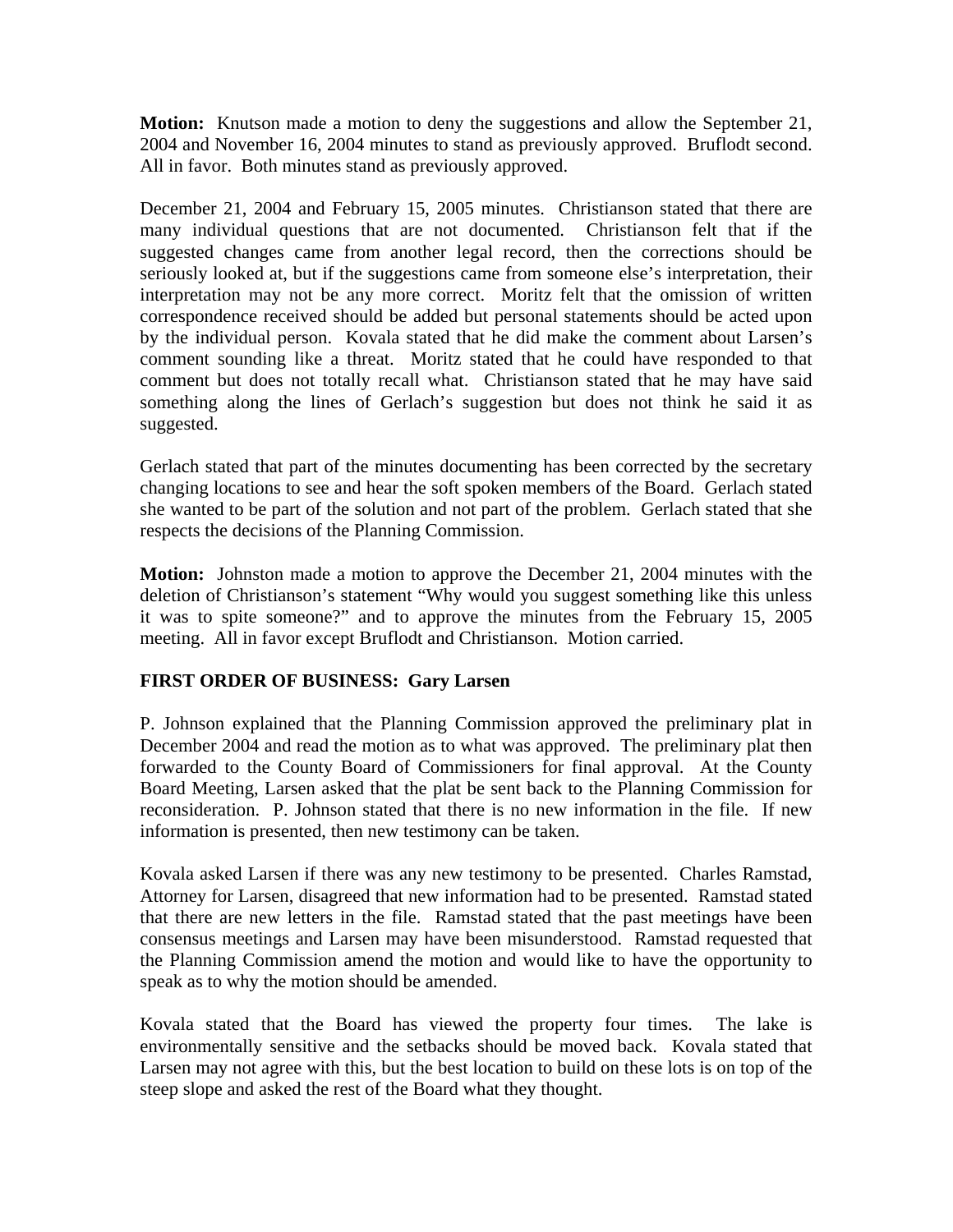Knutson stated that he was not on the Board at that time. W. Johnson felt the structures should be placed on the of the slope at least at 1440 contour line for better lake protection.

Ramstad sated that he was not part of the project from the start and does realize that a lot of thought has gone into the process. Ramstad stated that this lake will not have a lot of recreational use and will be marketed for the view of the lake. The topography is a steep slope, not a bluff and erosion can be controlled during the construction phase. The Zoning Ordinance, not the Subdivision Ordinance, determines setbacks. Ramstad agreed that special considerations should be given to Lots 1, 2 and 3, but an increased setback should not apply to the remainder of the lots. Placing setbacks on plats is setting a bad precedent. Setbacks and appropriate locations are determined at the time site permits are issued. If setbacks are placed on each plat, soon each plat will have their own setbacks and won't follow the Zoning Ordinance. Ramstad stated that the neighbor is upset and wants to be accommodated. But in the big picture, what is different about this plat than other plats with steep slopes – this plat complies with the requirements of the Subdivision Ordinance.

Discussion was held. Christianson stated that the slopes are between 15% and 20% and not suitable for development. Johnston stated that his decision was based on the facts, not the neighbor. Johnston stated that Fox Hill has a 15% grade; these lots are 17% to 21%. P. Johnson stated that the Board is not here to argue or defend the previous motion. P. Johnson further stated that the door has been opened and now testimony must be taken.

Speaking in favor of the application:

Jonathon Anderson, Meadow Land Surveying wanted to clarify some misinformation. Anderson stated that some slopes approach  $20\%$ , but do flatten out to  $12 - 14\%$ . At this time, it was the consensus of the group that the discussion was repeating previously presented material.

Speaking in opposition to the application:

Jim Ulmer. Larsen's lawyer was out of order, talking when he should not have. There are trees everywhere and if one builds on top of the slope, one would be able to see the lake. There is a flat area, which is a delta from run off, the slope is sugar sand and the lake is sensitive. One new thought– he understands the position of the committee, decisions made are for the good of all not for a few. It is important to make good decisions. When a person decides to develop property, it becomes the responsibility of the community to make sure it is done correctly.

Ann Gerlach, Citizen Petition Representative. She represents 27 petitioners. One of the petitioners, Julie Barker, now deceased, leaves a legacy on the shore. The property owned is left to her minor children; she has fought to save the lake and wetlands. The plat should be denied based on the suitability. Gerlach had four pages of questions and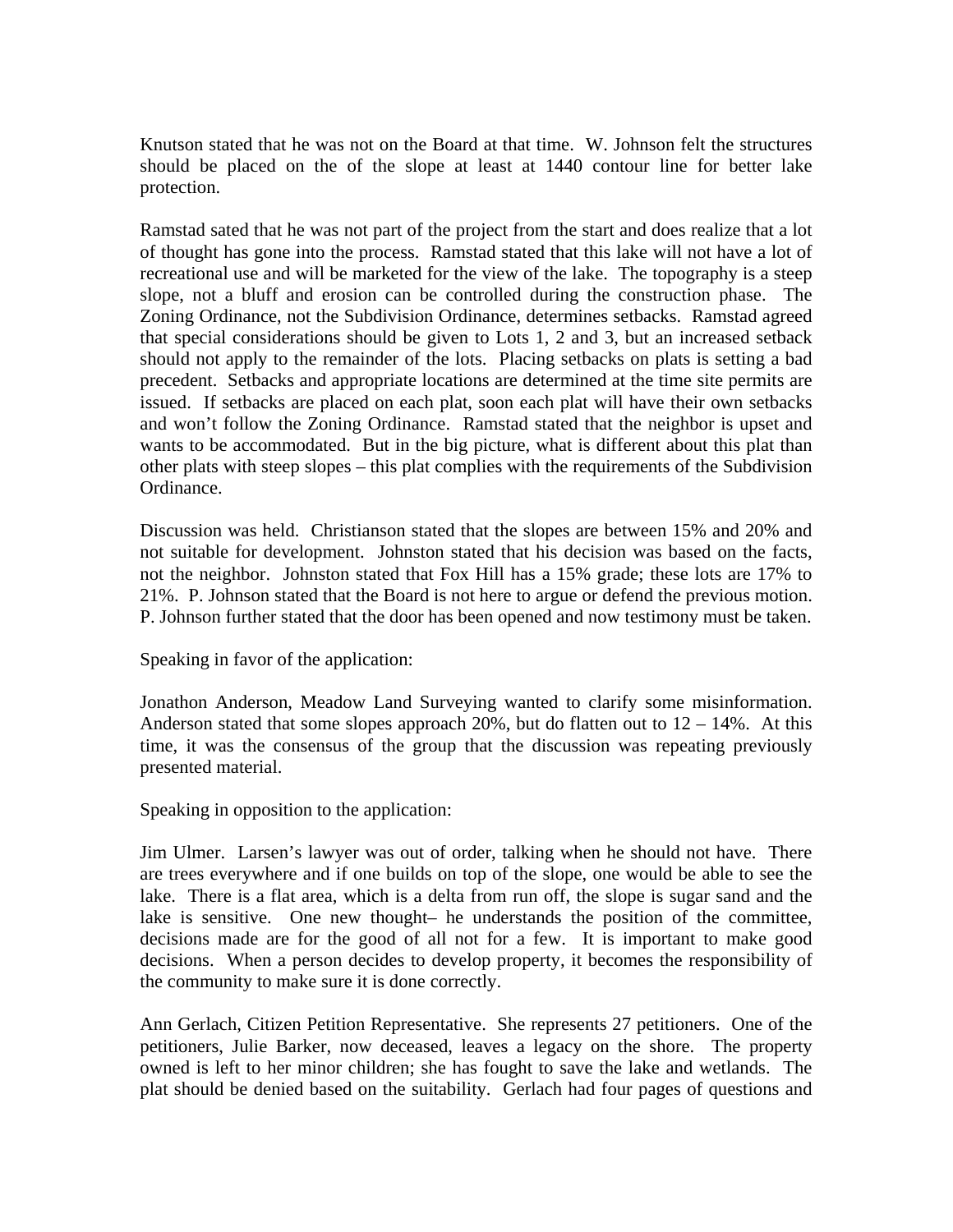concerns from her petitioners. Gerlach stated that there are only two opportunities to address the projects, the Planning Commission Meeting and the County Board Meeting. Gerlach stated that the Ordinance has integrity and transparency; restore integrity to the neighborhood and move forward with legitimate players at the table to plan for alternatives. The Board has the right to impose restrictions. Gerlach felt as if they have been left out of the process.

Johnston questioned how many people live on the lake. Gerlach stated that there were three families. W. Johnson questioned if the 27 names on the Citizen's Petition were neighbors. Gerlach stated the petitioners either lived in Becker County or vacationed in Becker County. W. Johnson questioned which ones would be the most affected. Gerlach stated everyone in the Otter Tail River Watershed District.

Knutson questioned how many public hearings have been held on this application. P. Johnson stated that it has come before the Planning Commission five times and she was not sure how many times it was before the County Board. Knutson stated that he took offense on Gerlach's statement on the integrity of this system. Knutson stated that there have been plenty of opportunities to be involved. Gerlach stated that the Board should not allow irreversible damage for the benefit of one person.

Written correspondence was received from Dave Barsness, DNR; Gerlach dated March 14, 2005, which contained the testimony she stated this evening; March 7, 2005 and February 4, 2005; and a letter from Jim Ulmer dated February 2, 2005. The Planning Commission had received copies of these letters prior to tonight's hearing.

At this time, testimony was closed.

Kovala asked P. Johnson to re-read the motion that was approved at the December 21, 2004 meeting.

**Motion:** Thorkildson made a motion to leave the December 21, 2004 motion stand as previously approved. W. Johnson second. Bruflodt agreed, McGovern agreed, Moritz agreed, Johnston agreed, Christianson agreed, Lien agreed, Knutson stated he does believe in the integrity of the process and the motion should stand. All in favor. Motion carried. Motion stands as approved on December 21, 2004.

**SECOND ORDER OF BUSINESS: Bruce Qvammen**. Request a change of zone from agricultural to high density residential and approval of a planned unit development consisting of 17 units for the property described as: Pt Govt Lots  $3 \& 4$ ; Section 23, TWP 139, Range 39, Height of Land Township, Little Toad Lake. PID Number 15.0219.000

Kovala stated that the Board has not had the opportunity to view the property because of the snow on conditions. At the information meeting, it was the consensus of the Board that maybe the application should be tabled until the weather would allow an accurate site visit. Qvammen questioned if the EAW process did not address those concerns. Kovala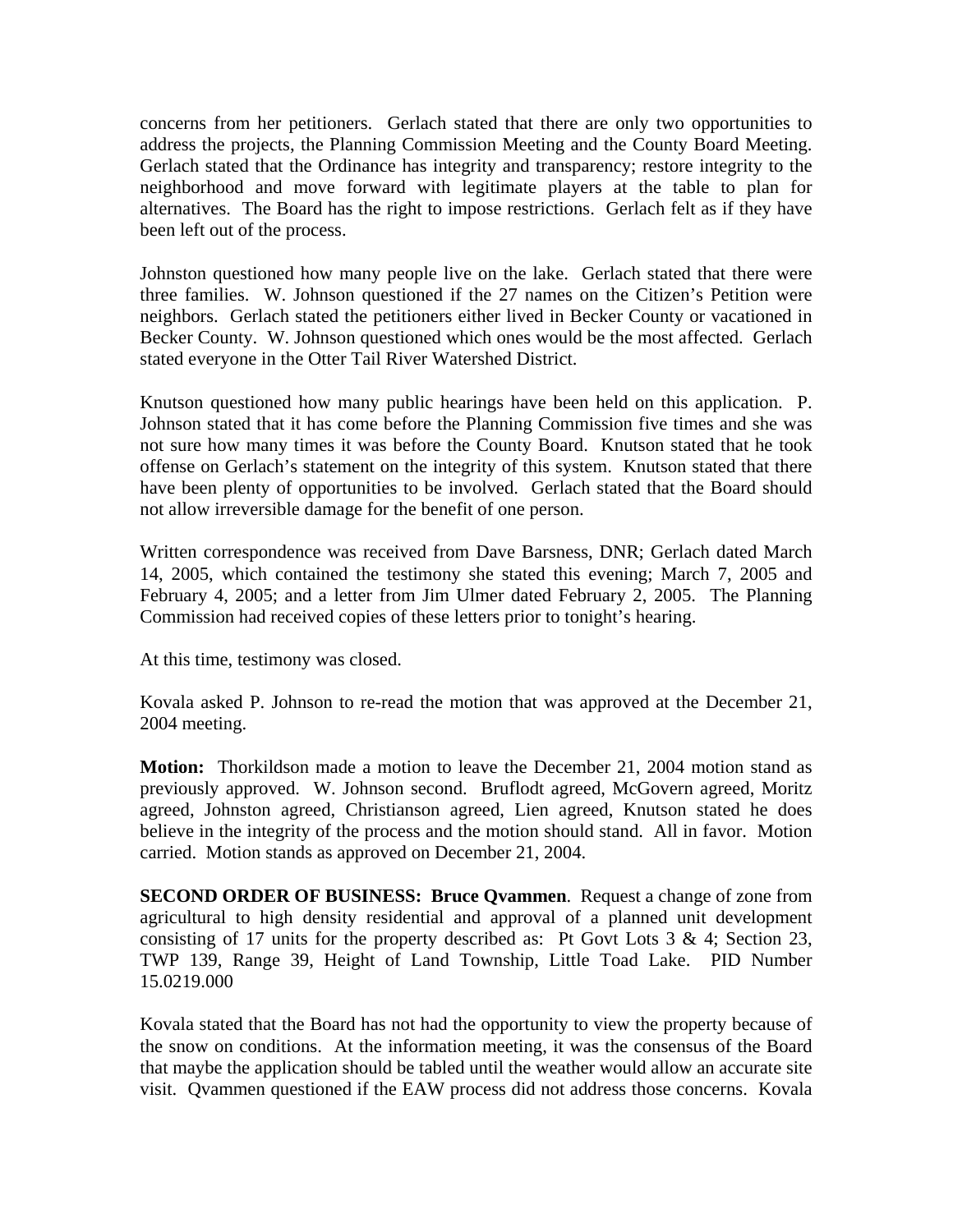stated that the EAW process was complete, but the members of the Planning Commission were not able to view the property. Kovala asked Qvammen to table the application until the site could be viewed by the Planning Commission. At this time, Qvammen agreed to the table the application.

Bill Purdy questioned when the application would be placed back on the agenda. Kovala stated it would be placed back on the agenda after the snow was gone, the Planning Commission could view the property, and Qvammen requested the application to be placed on the agenda.

**THIRD ORDER OF BUSINESS: John Frank.** Request a change of zone from agricultural to residential and approval of a certificate of survey to allow three tracts of land, each parcel being over one acre in size for the property described as: Govt Lots 2 & 3, NW ¼ NW ¼; Section 8, TWP 142, Range 37; Forest Township. Bad Medicine Lake. PID Number 12.0049.000 and 12.0065.000.

Frank explained the application to the Board. The certificate of survey would be for three lots. He would like to market Tracts A & B together and leave the house as is. He did not want to remove the portion of the house until the certificate was approved.

Christianson questioned why the lot line was not adjusted to leave that portion of the house. Jonathon Anderson, Meadow Land Surveying, explained the lot width requirement at the building setback line and the amount of frontage would not allow this.

McGovern questioned the location of the septic system and if it was conforming. P. Johnson stated that the septic system was conforming. Christianson questioned that if it was the intent to sell Tracts A  $\&$  B together, then why not just create two lots instead of three? Frank stated he wanted the option of three lots. Frank stated he would tear off the portion of the house if he sold the lots separately. P. Johnson explained that the removal of the portion of the house was a condition and was only accepted by the Department because of that statement. Knutson stated that the certificate cannot be approved without a guarantee that the portion of the house be removed; the Board cannot approve the house to be over the lot line. Further discussion was held regarding the setbacks, lot line adjustment, possibility of tabling the application and the topography of the lots.

No one spoke in favor of the application. Ginny Imholte stated she was neither in favor of the application nor against the application, she questioned if one of the lots could be used as a controlled access lot for the remainder of the property. P. Johnson stated that the answer to that question depended upon the regulations at the time that is proposed, at the current time there is no proposal for that and if it were proposed, it would have to come back before the Planning Commission.

Speaking in opposition of the application: Steve Keogh – he felt that the Tract A was an environment detriment to the bluff and lake, there is no beach and has steep access to the road, there is much potential for erosion.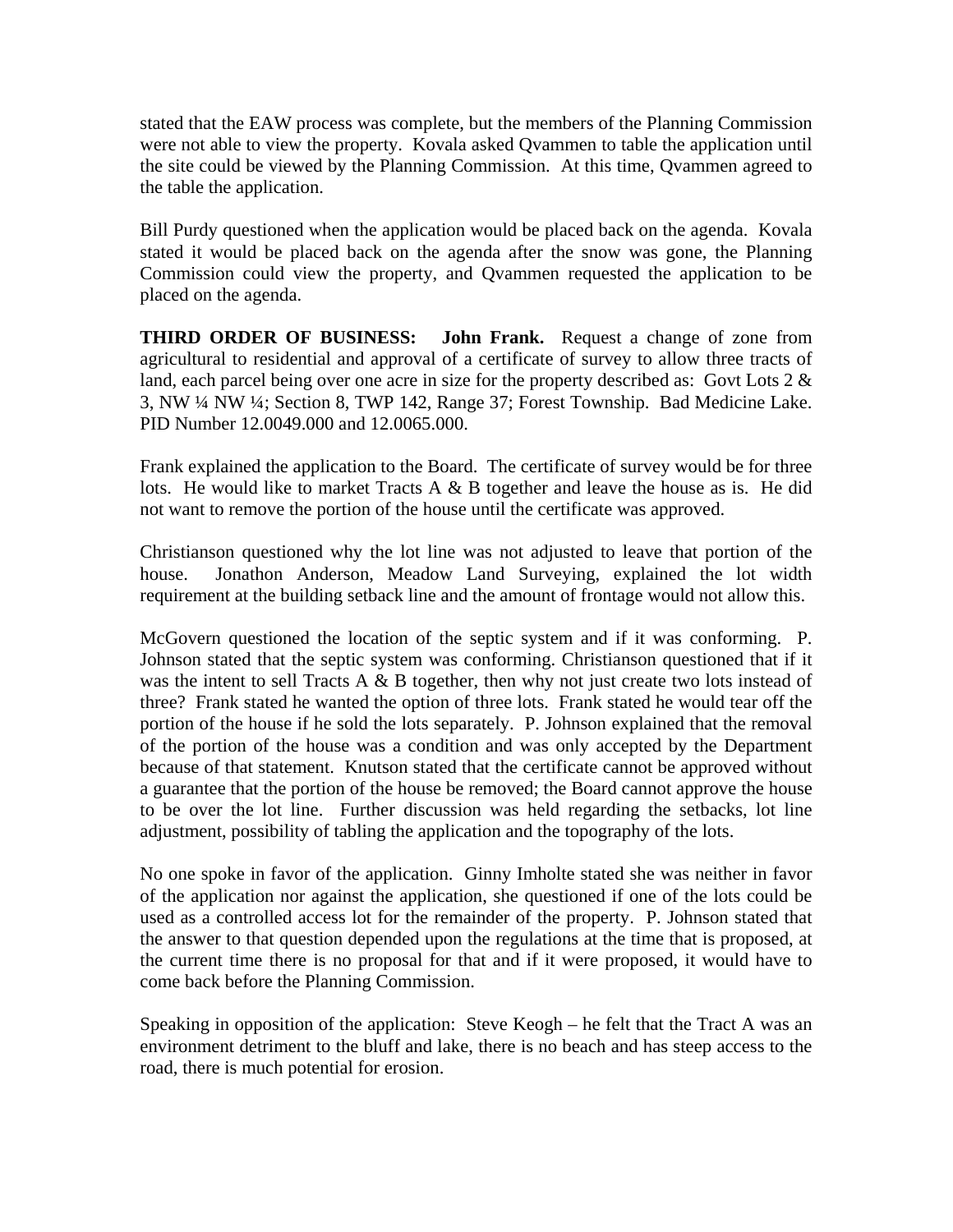Christianson questioned why contours were not included on the certificate of survey. P. Johnson explained that contours are not required for a certificate of survey. Christianson stated that the Planning Commission has requested them in the past.

Knutson questioned how this lot would differ from the Keogh lot. Keogh stated that his lot has a beach because of the bay but access to the lake is by steps.

Ray Vlasak, Forest Twp Supervisor, stated that the TWP reviewed the application and neither spoke in favor nor against. Vlasak stated that he is speaking up because of an inaccuracy with the setbacks- setbacks were from present water level not the OHW.

Kovala questioned if the Board had been able to view the property with the snow. Johnston stated that some of the members had viewed the property and it was visible.

Written correspondence was received from Don and Carolyn Tschudi. At this time, testimony was closed.

Further discussion was held. Knutson stated that the setbacks would change if the OHW was used, but the other measurements are more restrictive. P. Johnson stated that if there are too many inaccuracies, the certificate should be denied. Frank stated that he would go along with what ever the Board recommended. Jonathon Anderson, surveyor, stated that the setback from the higher reading was more restrictive, not an inaccuracy.

Further discussion was held on contours, setbacks, house location, and if the entire tract should be rezoned. Christianson questioned how the Township could not take a position on the application. Vlasak stated that the application did not violate any provisions of the Ordinance, which could prevent approval.

**Motion:** Knutson made a motion to approve a change of zone from agricultural to residential for Tract A, Tract B and the riparian portion of Tract C, east of the present driveway  $(54,400 + - \text{sq ft}$  between the lake and driveway) and leave the portion of Tract C west of the driveway as agricultural and approve the certificate of survey for three lots with the stipulation that the portion of the house extending over the new lot line be removed within 30 days from the date of final approval. Johnson second. All in favor. Motion carried.

**FOURTH OREDER OF BUSINESS. Jim Kaiser.** Request a change of zone from agricultural to commercial for the property described as; Pt SW  $\frac{1}{4}$  NW  $\frac{1}{4}$ ; Section 26, TWP 138, Range 43; Cormorant Township. PID Number 06.0372.000.

Kaiser explained the application to the Board. In 1999, Kaiser wanted to rezone this property to commercial, but because of controversy in the surrounding area, it was suggested that he apply for a conditional use permit to operate his real estate business. A conditional use permit was approved for his real estate business, his personal business signs, personal storage building, rental office and retailing of farm and garden produce. This is a three-acre parcel was located across the road from four previously zoned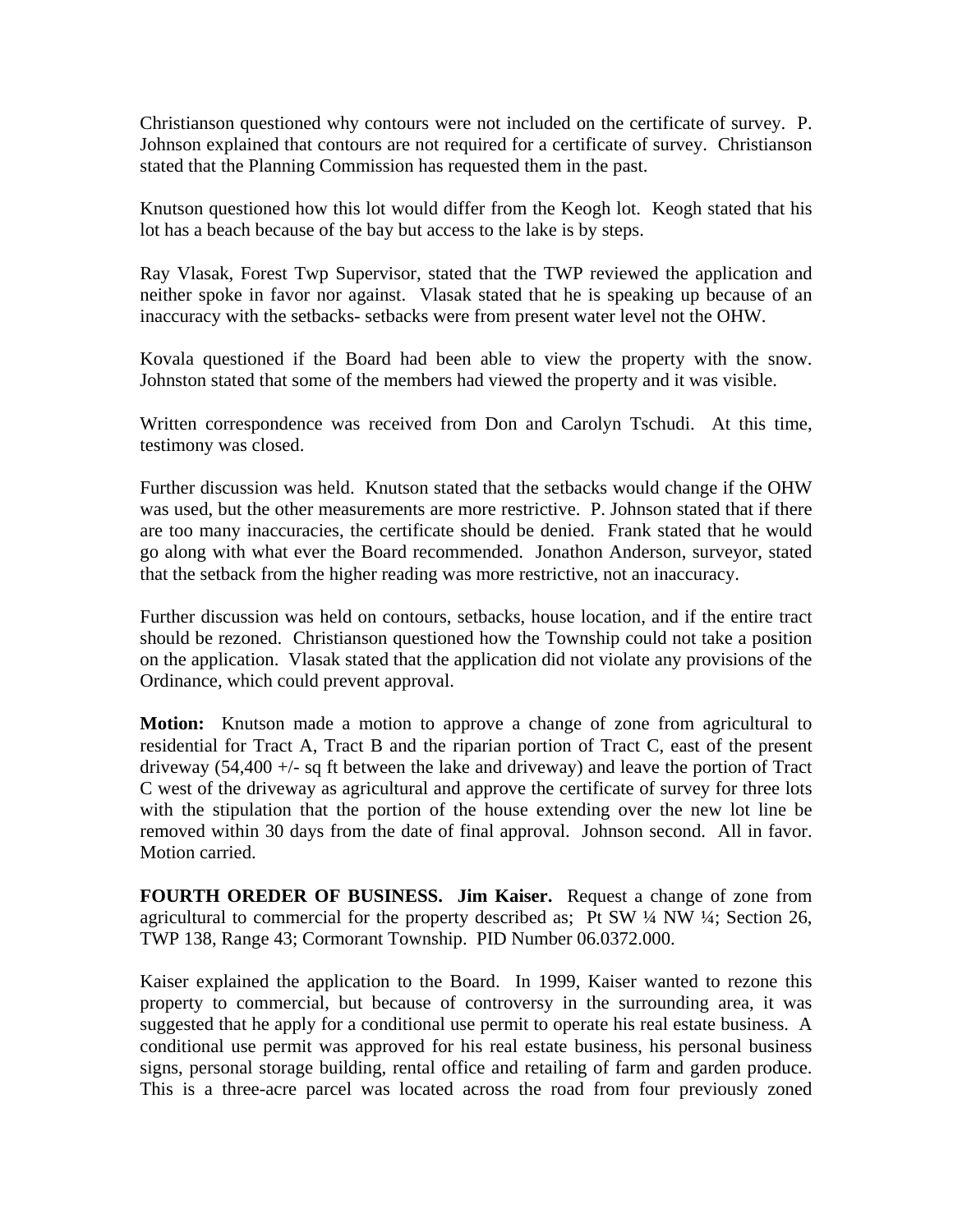commercial properties. Since his conditional use permit, two properties to the west of the Road House have been rezoned to commercial. Currently, he is being taxed as commercial and he feels that if he is to be taxed commercially, the property should be zoned commercially. Kaiser felt that there should be another tax classification for those properties zoned agricultural with a conditional use that would not have as high of a tax base as a commercial zone.

No one spoke in favor of the application. No one spoke against the application. Written correspondence was received from Brad Wentz, Becker County Highway Department. At this time testimony was closed.

Further discussion was held. Christianson stated that conditional use permits are a way to control the use because once the zone is changed there is less control. Moritz questioned if Kaiser owned property on the west side of the road. Kaiser stated that he had sold that portion some time ago.

**Motion:** Christianson made a motion to approve the change of zone from agricultural to commercial based on the fact that it is compatible with the surrounding area. Bruflodt second. All in favor. Motion carried.

**FIFTH ORDER OF BUSINESS: Franz Plattner.** Request approval of a change of zone from agricultural to residential and approval of a certificate of survey for two tract of land for the property described as: Pt Govt Lot 1; Section 30, TWP 141, Range 38; Round Lake Township; Ice Cracking Lake. PID Number 25.0100.001.

Leann Levesque, Plattner's representative, explained the application to the Board. The two parcels would be accessed from an easement off Kramer Street. Johnston questioned what guarantee there would be that a new access would be constructed to the properties using the correct easements instead of using the existing trail that accesses the property.

Further discussion was held regarding the location and easements. P. Johnson stated that this property does not have legal access across DNR property or County property and the Township is questioning if the property has legal access to the Township Road. P. Johnson stated the property owners to the south of this property are working with the DNR for an easement to come across the DNR land but nothing has been resolved as of yet.

At this time, Levesque asked to table the application to clarify the road issue and get a new survey if needed.

# **SIXTH ORDER OF BUSINESS: Final Plat of Pickerel Bay First Addition, Lee Carlson Developer.**

The preliminary plat was presented to the Planning Commission November 2004. At this time, the change of zone from agriculture to residential was approved and preliminary